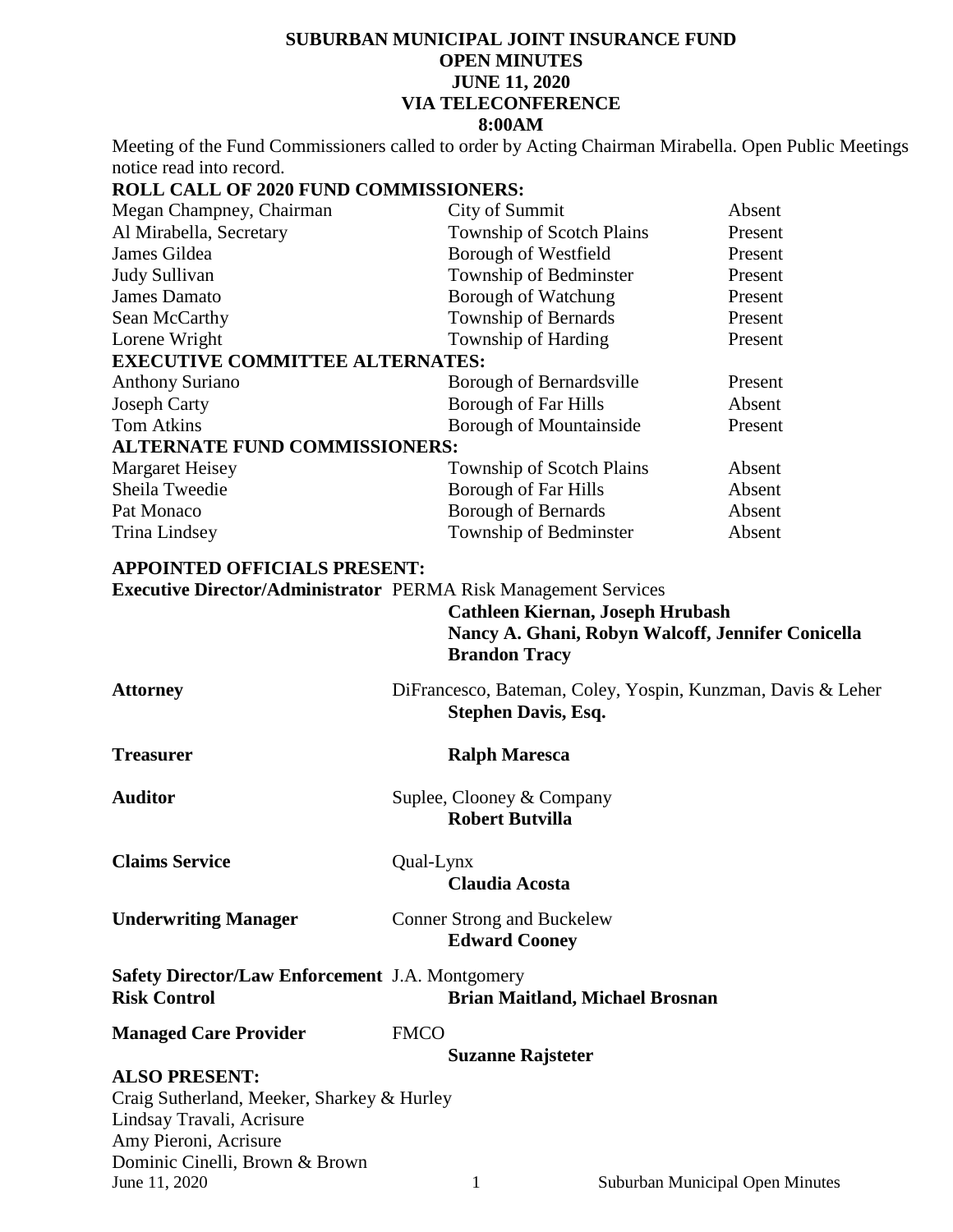## **MINUTES:** Open and Closed Minutes of May 14, 2020. **MOTION TO APPROVE OPEN AND CLOSED MINUTES FOR MAY 14, 2020:**

| Moved:  | <b>Commissioner Atkins</b> |
|---------|----------------------------|
| Second: | Commissioner Gildea        |
| Vote:   | <b>Unanimous</b>           |

# **CORRESPONDENCE:**

**NONE**

## **AUDITOR**

## **AUDIT REPORT AND ACTUARY VALUATION REPORT AS OF DECEMBER 31, 2019–**

Included with the agenda packet was the Audit Report and Actuary's Valuation Report as of December 31, 2019, as well as, the Group Affidavit to be signed indicating that each member of the Board has read the General Comments Section of the Audit Report.

Fund Auditor, Mr. Robert Butvilla from Suplee, Clooney and Company, provided an overview of the Audit Report as of December 31, 2019. Fund Auditor said the audit is an unmodified opinion and did not contain any findings or comments. Fund Auditor said the financial records are well maintained by PERMA and Fund Treasurer. Executive Director said the Actuary's Valuation Reserve report as of December 31, 2019 reflects the Incurred But Not Reserved figures, which are provided to the Fund Auditor for the audit. Executive Director said both reports will be filed with the State, as well as the Actuary's certification that the reserves are accurately reflected in the audited financial statements. Executive Director said the Fund office will distribute individual affidavits for Commissioners to sign and submit for the State filing.

## **MOTION TO APPROVE YEAR-END FINANCIALS, ADOPT RESOLUTION NO. 18-20 AND EXECUTE AFFIDAVITS INDICATING THAT THE FUND COMMISSIONERS HAVE READ THE GENERAL COMMENTS SECTION OF THE AUDIT REPORT:**

| Moved:          | <b>Commissioner Atkins</b> |
|-----------------|----------------------------|
| Second:         | <b>Commissioner Damato</b> |
| Roll Call Vote: | $8$ Ayes $-0$ Nays         |

## **EXECUTIVE DIRECTOR:**

**REPORT:** Monthly report submitted to Fund Commissioners including monthly Fast-track Accident Frequency, Fast-track Financial report, Fixed Income Portfolio Summary, Claim Activity Report, Interest Rate Summary Comparison, Monthly Loss Ratio by fund year and line of coverage and the Monthly and Annual Regulatory Checklist.

Included in the agenda were tracking reports as of April 30, 2020; Executive Director referred to the Financial Fast Track (FFT) and said the Fund's current statutory surplus stands at \$4 million. Executive Director noted line 9 as *RCF Surplus Trigger Assessment* and said this represents the MEL and RCF initiative instituted last year to protect the statutory surplus from possible unanticipated claims arising out of legislation regarding sexual molestation and firefighter cancer presumption. Executive Director said as these are unanticipated claims, both the MEL and RCF amended their Risk Management Plans to include a trigger should the surplus for all fund years combined is no less than 12.5 percent of unpaid claims including incurred but not reserved claims. Executive Director said if this occur then the local JIF would be billed supplementary assessments for those claims. Executive Director said this trigger is similar to annual transfer of open liabilities of local JIFs to the RCF where the actuary applies a higher level of confidence to account for claim development over time.

Executive Director reviewed the Lost Time Accident Frequency (LTAF) and said the JIF's rate is 1.18; the overall MEL/JIF rate is 0.89. Executive Director said the LTAF report does not include COVID-19 related claims adding that this report is not intended to measure this type of exposure. In addition, the low accident rate for this JIF and others is attributed to abbreviated working conditions.

June 11, 2020 2 Suburban Municipal Open Minutes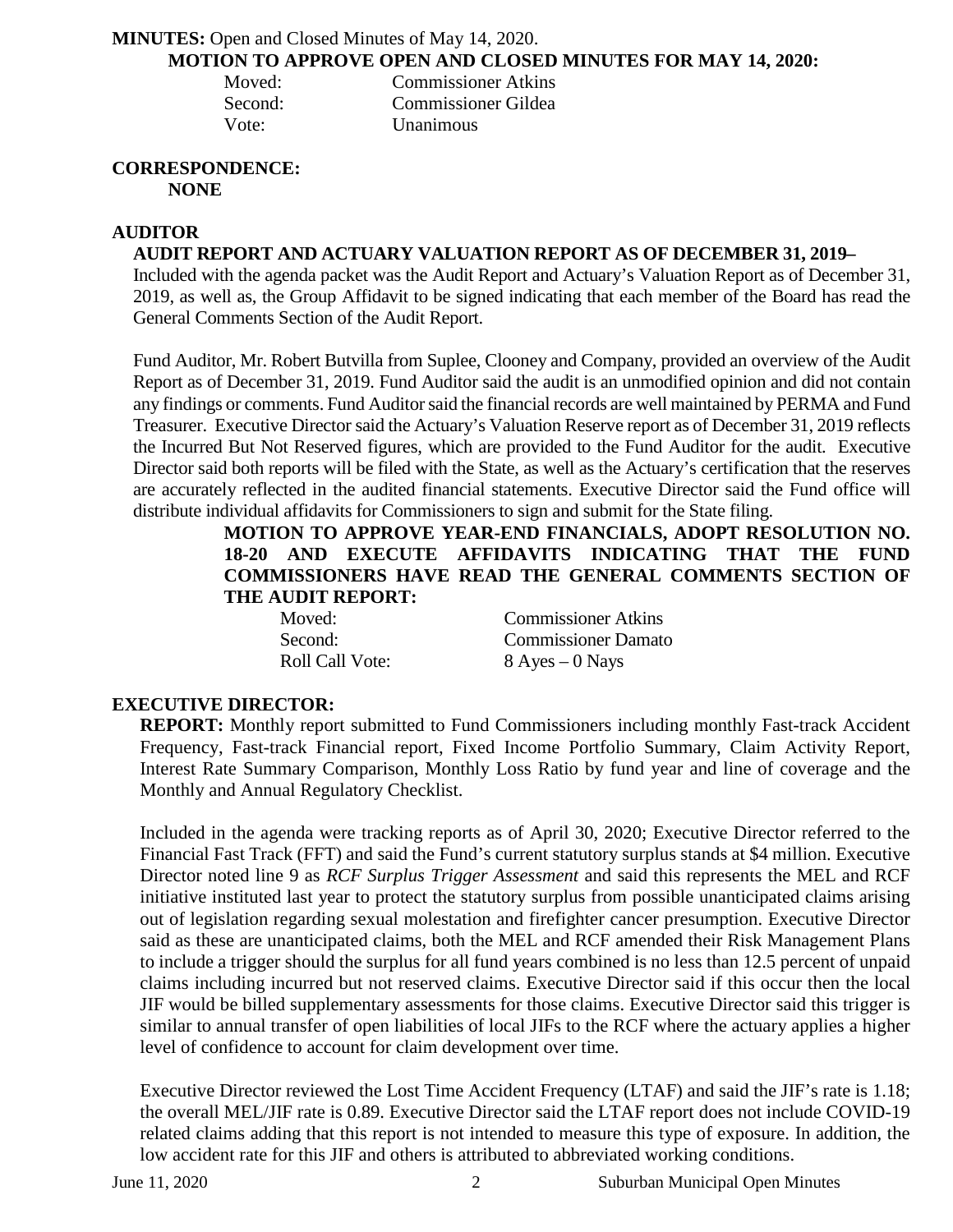Executive Director said the Loss Ratio Report includes COVID-19 claims so the actuarial targets vs. budgeted loss funds will be higher for Fund Year 2020. Executive Director said the Fund office is working with the MEL's Workers' Compensation Claims Administrator to track COVID-19 related claims on a MEL-wide basis and noted a lot of the submitted claims are report only of potential exposure with two-week quarantine and not actual contraction of the virus. Executive Director said the Fund office is awaiting confirmation from the Excess Workers' Compensation carrier if COVID-19 claims will be adjusted as one occurrence on a MEL-wide basis under the policy. In anticipation of this, the FFT notes what the Fund is expected to recover once this is determined.

**PROFESSIONAL SERVICES:** Executive Director said with the exception of Underwriting Manager, the 3-year contract period for all other professional services, various consulting firms and other services will expire at year-end.

Executive Director said the recommendation is to procure these services via a Competitive Contract Request for Proposals (CCRFP), which allows for 3-year contract term and an option to extend the contract for year 4 and year 5. Executive Director said this procurement process is based on recommendation and guidance by the MEL's Qualified Purchasing Agent (QPA). Executive Director noted in the past the Fund issued Request for Qualification (RFQs), which were similar to CCRFPs but not as stringent in terms of fee negotiations. Executive Director said the CCRFP document will include a statement that prospective vendors will accept fees as set by the Fund's Board of Fund Commissioners; the Fund office is using the MEL's QPA as guidance for this since a CCRFP does not allow for fee negotiations. Included in the agenda was Resolution 20-20 drafted by the Executive Director for use by local JIFs for the procurement of these services.

**MOTION TO ADOPT RESOLUTION 19-20 AUTHORIZING THE USE OF COMPETITIVE CONTRACT REQUEST FOR PROPOSALS FOR VARIOUS CONSULTING, PROFESSIONAL SERVICES, CONSULTING AND OTHER SERVICES.** 

| Moved:          | <b>Commissioner Atkins</b>                        |
|-----------------|---------------------------------------------------|
| Second:         | <b>Commissioner Gildea</b>                        |
| Roll Call Vote: | 7 Ayes – 0 Nays (Commissioner Wright no response) |

**RCF REPORT:** The RCF met on June 3, 2020 via teleconference; enclosed in the agenda was Chairwoman Champney's report.

**EJIF REPORT:** The EJIF met on June 3, 2020 via teleconference; enclosed in the agenda was Chairwoman Champney's report.

**MEL REPORT:** The MEL met on June 3, 2020 via teleconference; enclosed in the agenda was Chairwoman Champney's report.

**NJUA SAFETY EXPO 2020:** Executive Director said the New Jersey Utility Authorities JIF (NJUA) and the Municipal Excess Liability Joint Insurance Fund (MEL) have had to cancel the NJUA Safety Expo scheduled for June  $19<sup>th</sup>$  at the Middlesex Fire Academy. Each year, the Expo is held in two locations; one in June and the second in September. Executive Director said a decision has not yet been made for the September training.

**2020 COVERAGE DOCUMENTS:** Executive Director said the 2020 coverage documents have been generated and the fund office is determining the whether to upload to Origami (password protected) for members to access or to distribute via email as has been done in the past.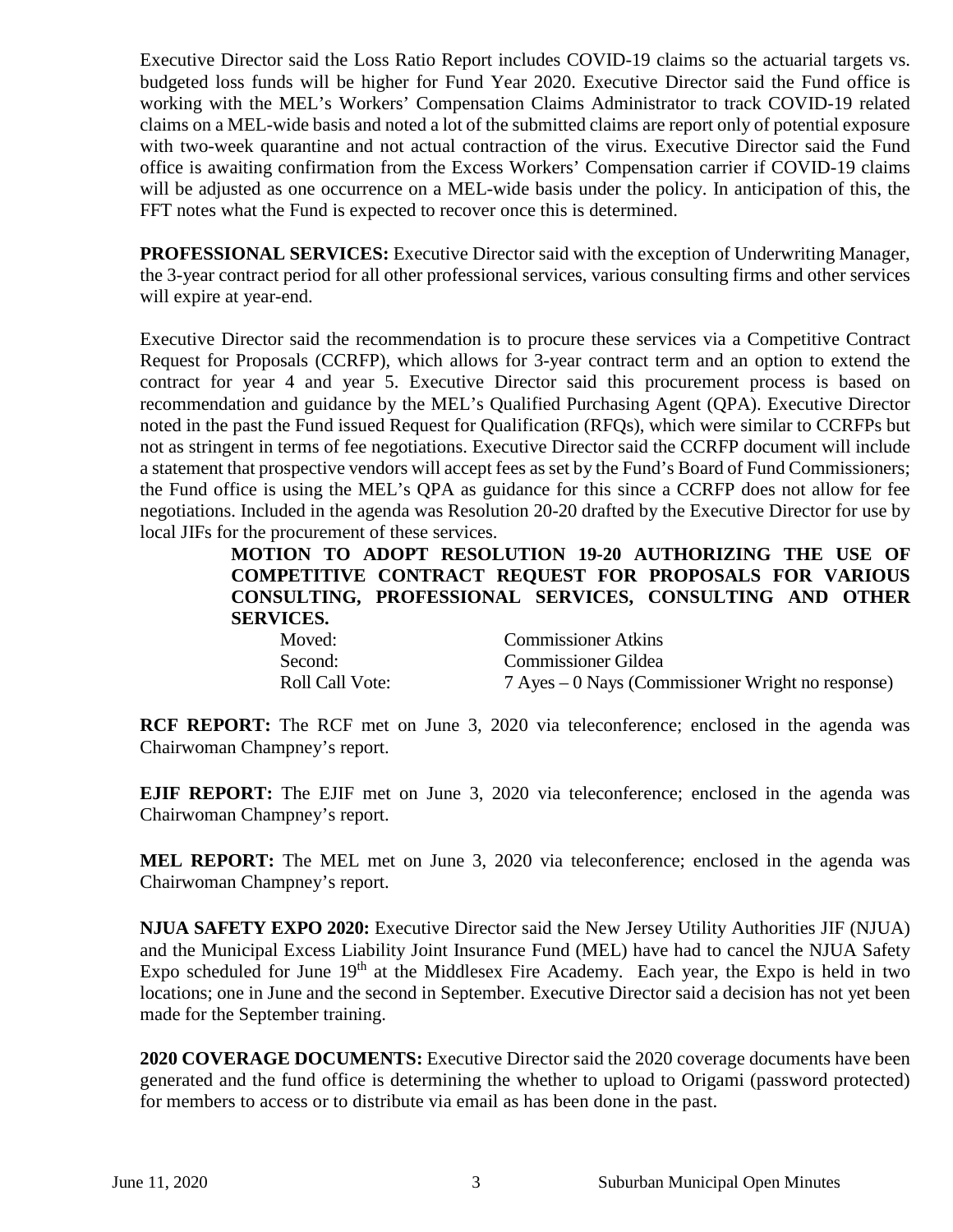**EPL COMPLIANCE PROGRAM:** Executive Director said the MEL hired a law firm to re-write the model personnel policy, which will include civil-service and non-civil service versions. Executive Director said the MEL approved the revised Personnel Manuals and Employee Handbooks at their June  $3<sup>rd</sup>$  meeting. Following some minor adjustments, the documents will be uploaded to the MEL webpage and a notice will be issued to members when that has been completed. Executive Director said the deadline to adopt the model and complete the trainings associated is June 2021. Executive Director said the Manager/Supervisor and Police Command Staff trainings were all set to proceed just prior to the health crisis outbreak. Executive Director said the fund office is working to deliver this training through other means if instructor-led sessions are not an option.

**MEL CYBER TASK FORCE:** The MEL's Cyber Task Force met on May 15<sup>th</sup>. Underwriting Manager reported the Task Force focus is to revise the MEL's Cyber Risk Management Program so it's easier for members not currently in compliance to adopt and comply with. Underwriting Manager said members that have opted into the program to achieve Tier 1 or Tier 2 status will be grandfathered in once the new Cyber Risk Management Program is issued. Underwriting Manager said the Cyber Task Force will continue to issue bulletins on best practices for cyber-security issues.

**2020 FINANCIAL DISCLOSURES:** The Division of Local Government Services distributed a notice that online filings could begin on Monday March 30<sup>th</sup> for JIF Commissioners, as well as, any other municipal related positions that require filing. Emails were sent to Fund Commissioners and Professionals. To date 7 Fund Commissioners have already completed their filing.

In light of the circumstances surrounding COVID-19, the Local Finance Board, at its meeting of April 22, 2020, voted to extend the date at which the Board would take enforcement action against non-fillers of the 2020 FDS until July 31, 2020 from the statutory deadline of April 30, 2020. The Board appreciates and recognizes the dedication of local government officers and employees during this difficult time

#### **TREASURER:**

## **VOUCHER LIST: JUNE 2020 VOUCHER PAYMENTS, RESOLUTION 20-20**

| , occamination (19, 1990) |              |
|---------------------------|--------------|
| Closed Year:              | \$231,122.35 |
| Fund Year 2020:           | \$86,203.41  |
| Total:                    | \$317,325.76 |

## **CONFIRMATION OF CLAIMS PAYMENTS/CERTIFICATION OF CLAIMS' TRANSFERS FOR MONTHS OF APRIL 2020:**

| Fund Year 2020 | 27,811.59    |
|----------------|--------------|
| Fund Year 2019 | 41,108.91    |
| Fund Year 2018 | 33,686.36    |
| Fund Year 2017 | 13,706.44    |
| Fund Year 2016 | 6,097.55     |
| Closed         | 0.00         |
| <b>TOTAL</b>   | \$122,410.85 |

## **MOTION TO APPROVE JUNE 2020 BILLS LIST RESOLUTION 20-20 AND APPROVE CONFIRMATION & CERTIFICATION CLAIM TRANSFERS OF APRIL 2020 AS SUBMITTED:**

| Moved:                 | <b>Commissioner Gildea</b>                                |
|------------------------|-----------------------------------------------------------|
| Second:                | <b>Commissioner Atkins</b>                                |
| <b>Roll Call Vote:</b> | 8 Ayes-0 Nays                                             |
|                        | Voucher List and Treasurer's Report Made Part of Minutes. |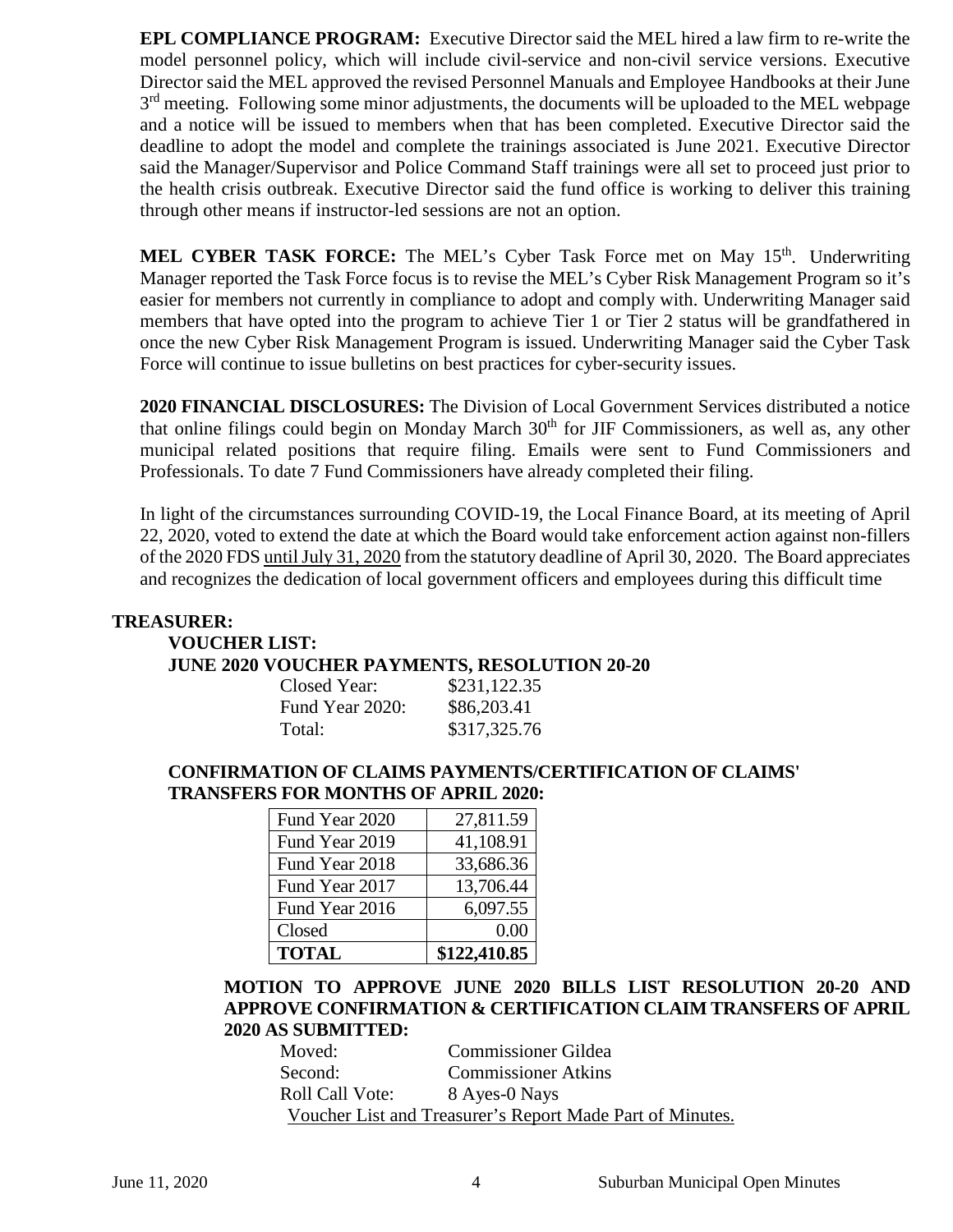## **ATTORNEY:**

**REPORT:** Included in the agenda were reports of appellate decisions impacting municipalities. Fund Attorney noted his report included guidance on OPRA and how to respond to requests during the health crisis.

Executive Director said several members in other JIF have received OPRA requests regarding police litigation information. Executive Director said the Fund office has a dedicated team to respond and/or assist with OPRA requests and advised members to forward these upon receipt to the Fund office.

Monthly Report Made Part of Minutes.

## **UNDERWRITING MANAGER:**

**REPORT:** There were no certificates requested/issued for the period 4/22/20 – 5/22/20.

**CYBER RISK MANAGEMENT COMPLIANCE REPORT:** Included in the agenda was a Cyber Risk Management Compliance Report as of 6/11/2020. The report notes which members have submitted a completed checklist to achieve Tier 1 or Tier 2 status in the event a cyber-claim occurs. The Incomplete status in the compliance report indicates that a member either did not submit a questionnaire in Origami and/or submitted but requires additional documentation. This does not mean a member cannot follow up and provide the updated information to be approved.

**COVID-19 GOVERNOR DIRECTIVES:** Underwriting Manager said members have submitted various questions to Underwriting or Risk Control in response to the directives issued by the Governor's office. Underwriting Manager said a summary guide of insurance and risk control issues will be distributed as supplementary information to the bulletins J.A. Montgomery has been releasing.

**2021 RENEWAL:** Underwriting Manager provided a summary report of the 2021 renewal noting that the insurance marketplace is hardening with increased rates and coverage restrictions; however, the JIF program was designed to adapt to changing marketplaces. Underwriting Manager said he is working closely with local JIF Executive Directors to ensure rate stability for the upcoming renewal.

# Monthly Report Made Part of Minutes.

## **MANAGED CARE:**

**MONTHLY REPORT:** Included in the agenda was the May 2020 report submitted by FMCO. Managed Care Provider reported the total provider billed amount was \$400,420, was re-priced to \$143,351 for a total savings of 64% and a PPO penetration of 94%.

Monthly Activity Report Made Part of Minutes.

## **SAFETY DIRECTOR:**

**MONTHLY REPORT:** Safety Director reviewed the report noting the activities/trainings and MSI classes.

Safety Director reported the MEL Media Library program, the mailing delivery of DVD of safetyrelated topics, has been suspended due to COVD-19. As reported last month, J.A. Montgomery was able to secure an online streaming service called **MSI NOW** which is available 24/7. Safety Director said there are approximately 130 titles available; members can contact his office to see if specific topics not currently listed are available.

Safety Director said the MSI Training in-person sessions have been suspended indefinitely and are being replaced with interactive webinars via Zoom, which were launched in June. Safety Director said additional sessions will be added each month.

Monthly Report Made Part of the Minutes.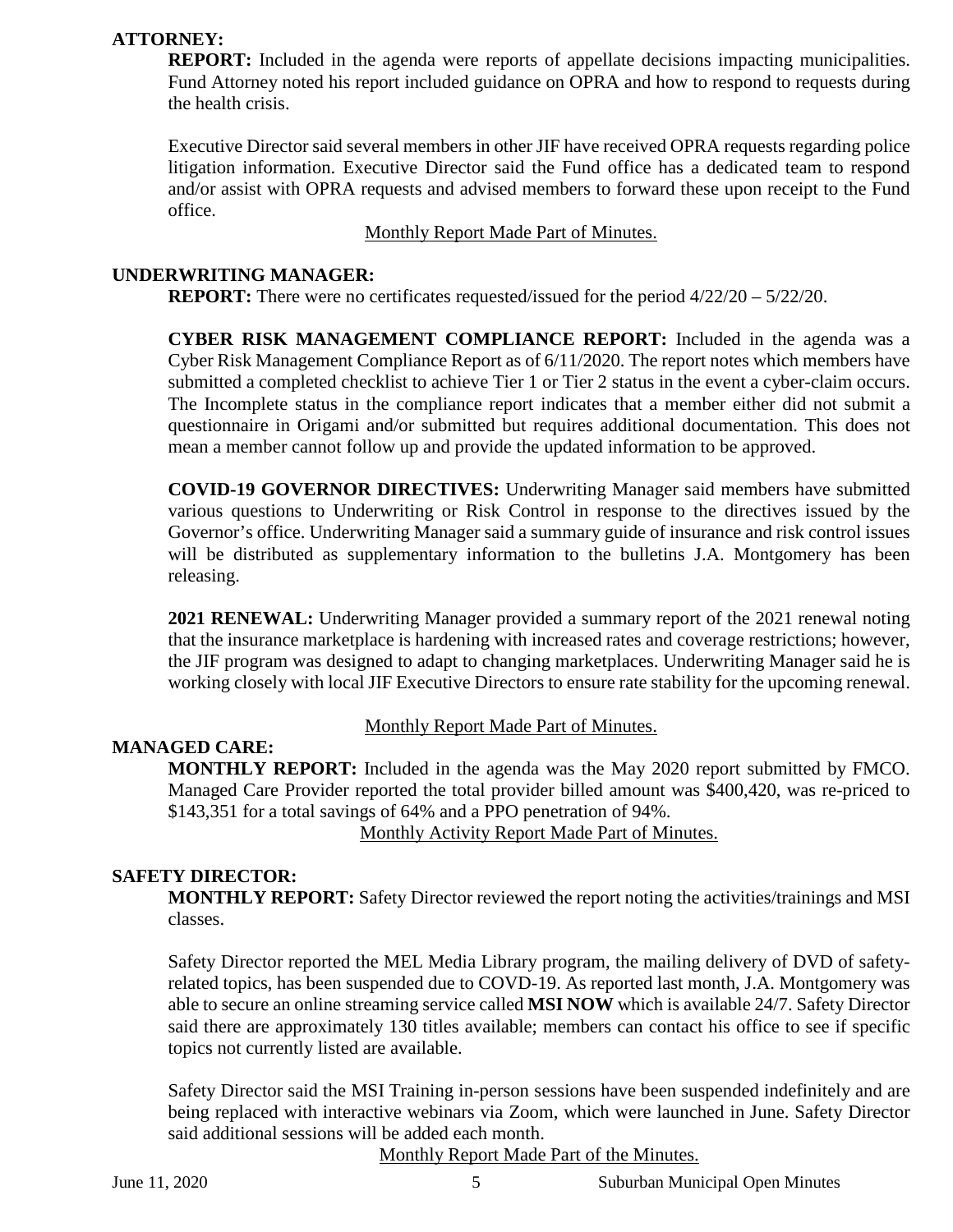## **CLAIMS:**

**REPORT:** Claims Administrator said they have Payment Authority Requests to present during Closed Session.

## **RESOLUTION - EXECUTIVE SESSION FOR CERTAIN SPECIFIED PURPOSES: PERSONNEL - SAFETY & PROPERTY OF PUBLIC LITIGATION AND CONTRACT MATTERS:**

| Moved:          | Commissioner Gildea        |
|-----------------|----------------------------|
| Second:         | <b>Commissioner Atkins</b> |
| Roll Call Vote: | <b>Unanimous</b>           |

**PAYMENT AUTHORIZATION REQUESTS:** Executive Committee reviewed payment authorization requests presented by Claims Service in Executive Session.

#### **MOTION TO RETURN TO OPEN SESSION:**

| <u>MOTION TO MOTORN TO OF BITUBOUR</u> |
|----------------------------------------|
| <b>Commissioner Atkins</b>             |
| <b>Commissioner Gildea</b>             |
| <b>Unanimous</b>                       |
|                                        |

## **MOTION TO APPROVE PAYMENT AUTHORIZATION REQUEST PRESENTED IN EXECUTIVE SESSION BY QUAL-LYNX:**

| Moved:          | <b>Commissioner Atkins</b> |
|-----------------|----------------------------|
| Second:         | <b>Commissioner Gildea</b> |
| Roll Call Vote: | $8$ Ayes $-0$ Nays         |

#### **OLD BUSINESS:**

Executive Director said given the current status of New Jersey regarding reopening the July meeting will be held via Zoom Audio/Video.

# **NEW BUSINESS:**

NONE **PUBLIC COMMENT:** 

NONE

#### **MOTION TO ADJOURN:**

| Moved:  |  |
|---------|--|
| Second: |  |
| Vote:   |  |

**Commissioner Atkins** Commissioner Gildea Unanimous

## **MEETING ADJOURNED:** 8:46AM

Nancy A. Ghani, Account Executive for Al Mirabella, SECRETARY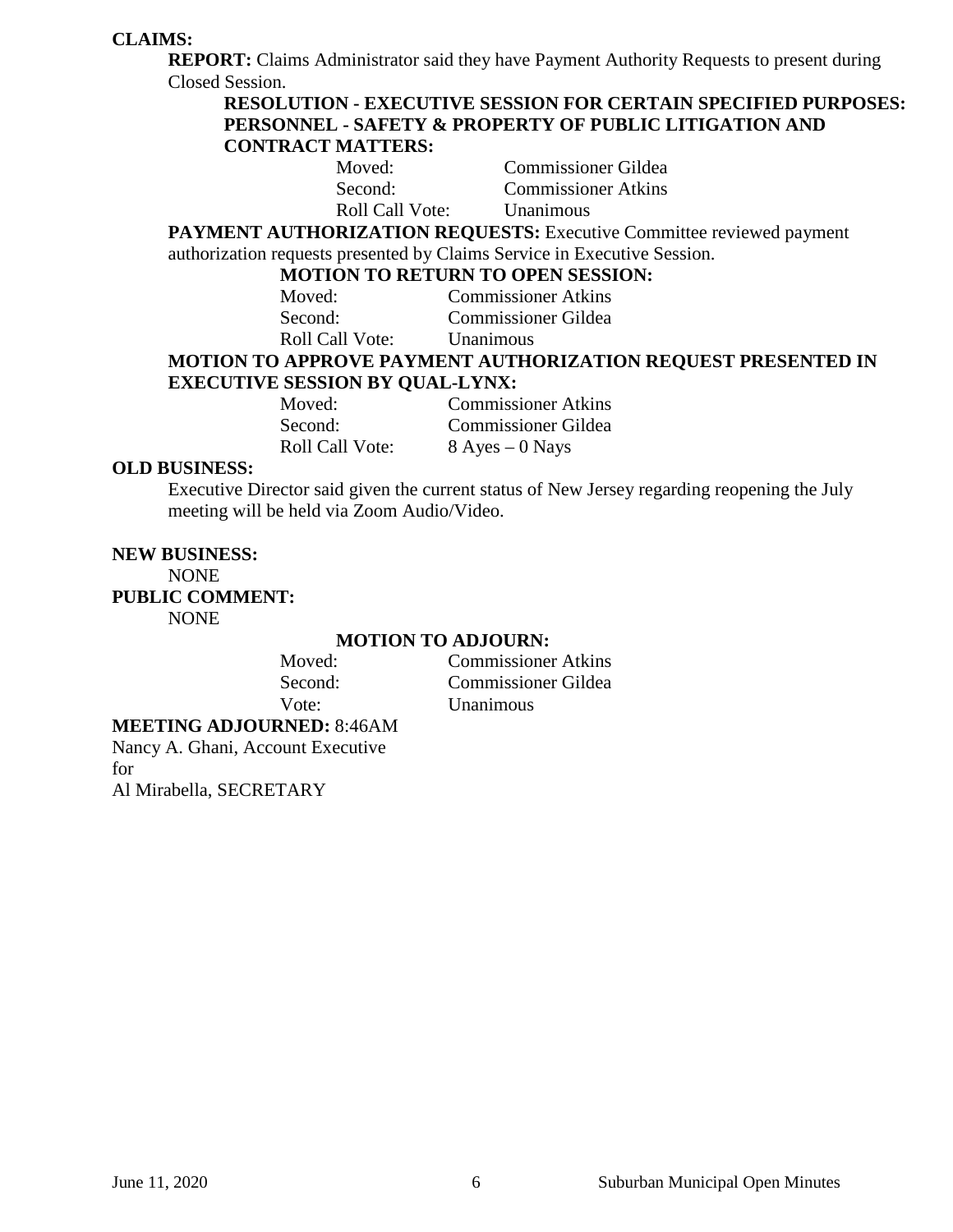## **Resolution No. 18-20**

## **Resolution of Certification Annual Audit Report for Period Ending December 31, 2019**

**WHEREAS**, N.J.S.A. 40A:5-4 requires the governing body of every local unit to have made an annual audit of its books, accounts and financial transactions, and

**WHEREAS,** the Annual Report of Audit for the year 2019 has been filed by the appointed Fund Auditor with the Secretary of the Fund as per the requirements of N.J.S.A. 40A:5-6 and N.J.S.A. 40A:10- 36, and a copy has been received by each member of the BOARD OF FUND COMMISSIONERS, and

**WHEREAS,** the Local Finance Board of the State of New Jersey is authorized to prescribe reports pertaining to the local fiscal affairs, as per R.S. 52:27BB-34, and

**WHEREAS,** the Local Finance Board has promulgated a regulation requiring that the BOARD OF FUND COMMISSIONERS of the Fund shall, by resolution, certify to the Local Finance Board of the State of New Jersey that all members of the BOARD OF FUND COMMISSIONERS have reviewed, as a minimum, the sections of the annual audit entitled:

> General Comments and Recommendations

and

**WHEREAS,** the members of the BOARD OF FUND COMMISSIONERS have personally reviewed, as a minimum, the Annual Report of Audit, and specifically the sections of the Annual Audit entitled:

> General Comments and Recommendations

as evidenced by the group affidavit form of the BOARD OF FUND COMMISSIONERS.

**WHEREAS,** such resolution of certification shall be adopted by the BOARD OF FUND COMMISSIONERS no later than forty-five days after the receipt of the annual audit, as per the regulations of the Local Finance Board, and

**WHEREAS,** all members of the BOARD OF FUND COMMISSIONERS have received and have familiarized themselves with, at least, the minimum requirements of the Local Finance Board of the State of New Jersey, as stated aforesaid and have subscribed to the affidavit, as provided by the Local Finance Board, and

**WHEREAS,** failure to comply with the promulgations of the Local Finance Board of the State of New Jersey may subject the members of the BOARD OF FUND COMMISSIONERS to the penalty provisions of R.S. 52:27BB-52 - to wit: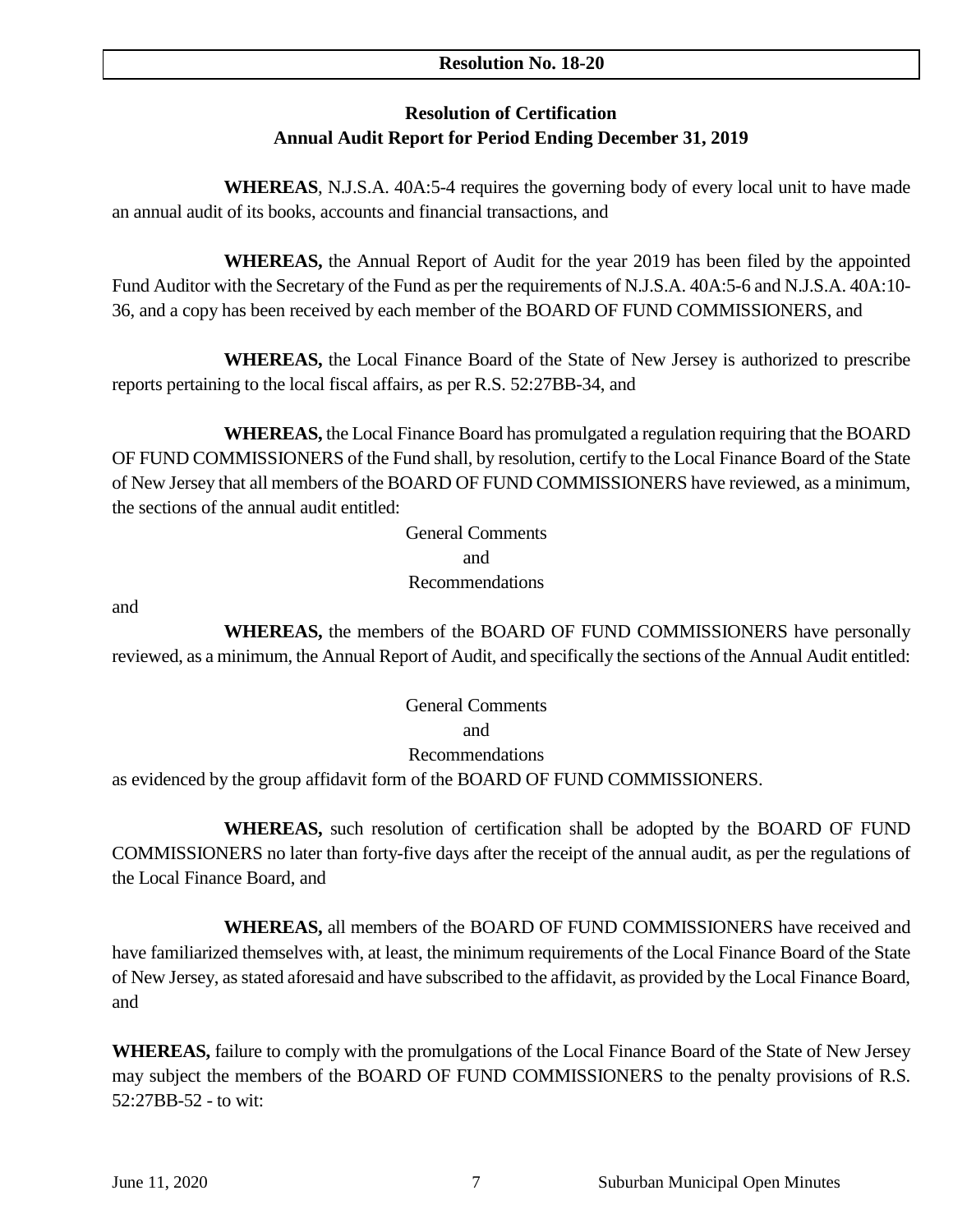R.S. 52:27BB-52 - "A local officer or member of a local governing body who, after a date fixed for compliance, fails or refuses to obey an order of the director (Director of Local Government Services), under the provisions of this Article, shall be guilty of a misdemeanor and, upon conviction, may be fined not more than one thousand dollars (\$1,000.00) or imprisoned for not more than one year, or both, in addition shall forfeit his office."

**NOW, THEREFORE, BE IT RESOLVED,** that the BOARD OF FUND COMMISSIONERS of the Suburban Municipal Joint Insurance Fund, hereby states that it has complied with the promulgation of the Local Finance Board of the State of New Jersey, dated July 30, 1968, and does hereby submit a certified copy of this resolution and the required affidavit to said Board to show evidence of said compliance.

## I HEREBY CERTIFY THAT THIS IS A TRUE COPY OF THE

## RESOLUTION PASSED AT THE MEETING HELD ON JUNE 11, 2020.

Alexander Mirabella, Fund Secretary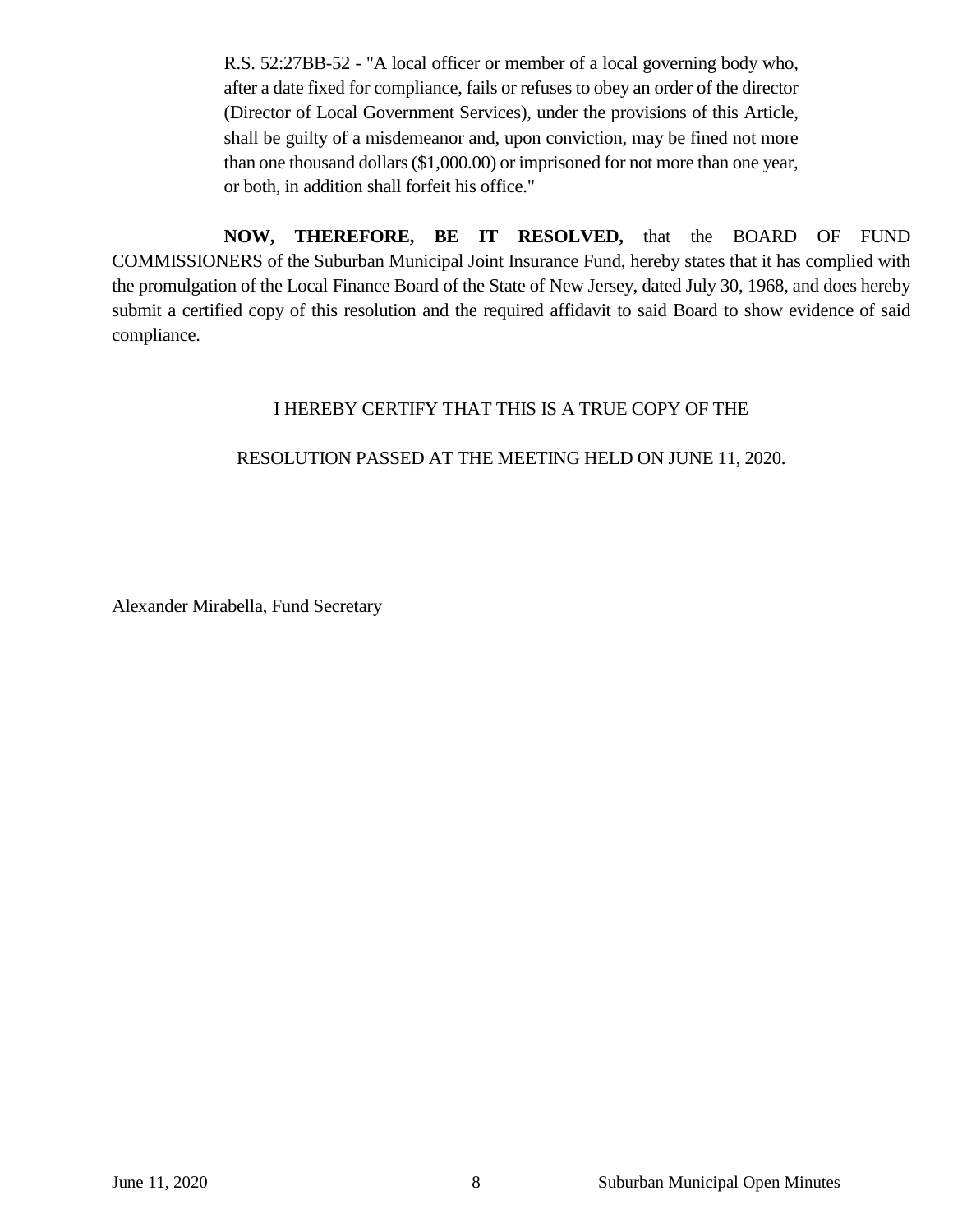#### **RESOLUTION 19-20**

## **SUBURBAN MUNICIPAL JOINT INSURANCE FUND RESOLUTION AUTHORIZING THE HIRING OF VARIOUS CONSULTING, PROFESSIONAL SERVICES, CONSULTING AND OTHER SERVICES THROUGH THE COMPETITIVE CONTRACTING PROCESS**

**WHEREAS**, the Suburban Municipal Joint Insurance Fund (Hereinafter the "Fund") has a need for the following services to be provided for the efficient operation of the Fund;

> **ACTUARY** EXECUTIVE DIRECTOR AUDITOR CLAIMS ADMINISTRATOR FUND ATTORNEY INTERNAL AUDITOR MANAGED CARE SAFETY DIRECTOR **TREASURER**

and

**WHEREAS,** the Fund under the authority of (N.J.S.A. 11:15-2.4) is subject to the auspices of the New Jersey Local Publics Contract Law for its procurement at (N.J.S.A.40A:11-1); and

**WHEREAS,** such desired services are currently available to be provided through the competitive contracting process under the New Jersey Local Publics Contract Law, (N.J.S.A. 40A:11-4.1(a) through (n)).; and

**WHEREAS**, the Fund desires to evaluate such service offerings from Vendors within the procedures as set forth in the New Jersey Local Publics Contract Law (N.J.S.A.40A:11-4.1 et. seq. and N.J.A.C. 5:34-4 et. Seq.,); and

**WHEREAS**, the competitive contracting process satisfies the fair and open requirement as established under (N.J.S.A. 19:44A-20.4 et. Seq.), and

**WHEREAS**, the Fund desires to enter into a contract that will satisfy the needs of the Fund; and

**WHEREAS**, as per statute the process will be administered by the Executive Director (N.J.S.A 40A:11-4.5(d));

**NOW, THEREFORE, BE IT RESOLVED** by the Executive Committee of the Suburban Municipal Joint Insurance Fund resolve to authorize the Executive Director to procure the Professional Services, Consulting, and other services through the competitive contacting process in accord with (N.J.S.A. 40A:11-4.1 et. Seq.), as follows:

## ACTUARY EXECUTIVE DIRECTOR AUDITOR CLAIMS ADMINISTRATOR FUND ATTORNEY INTERNAL AUDITOR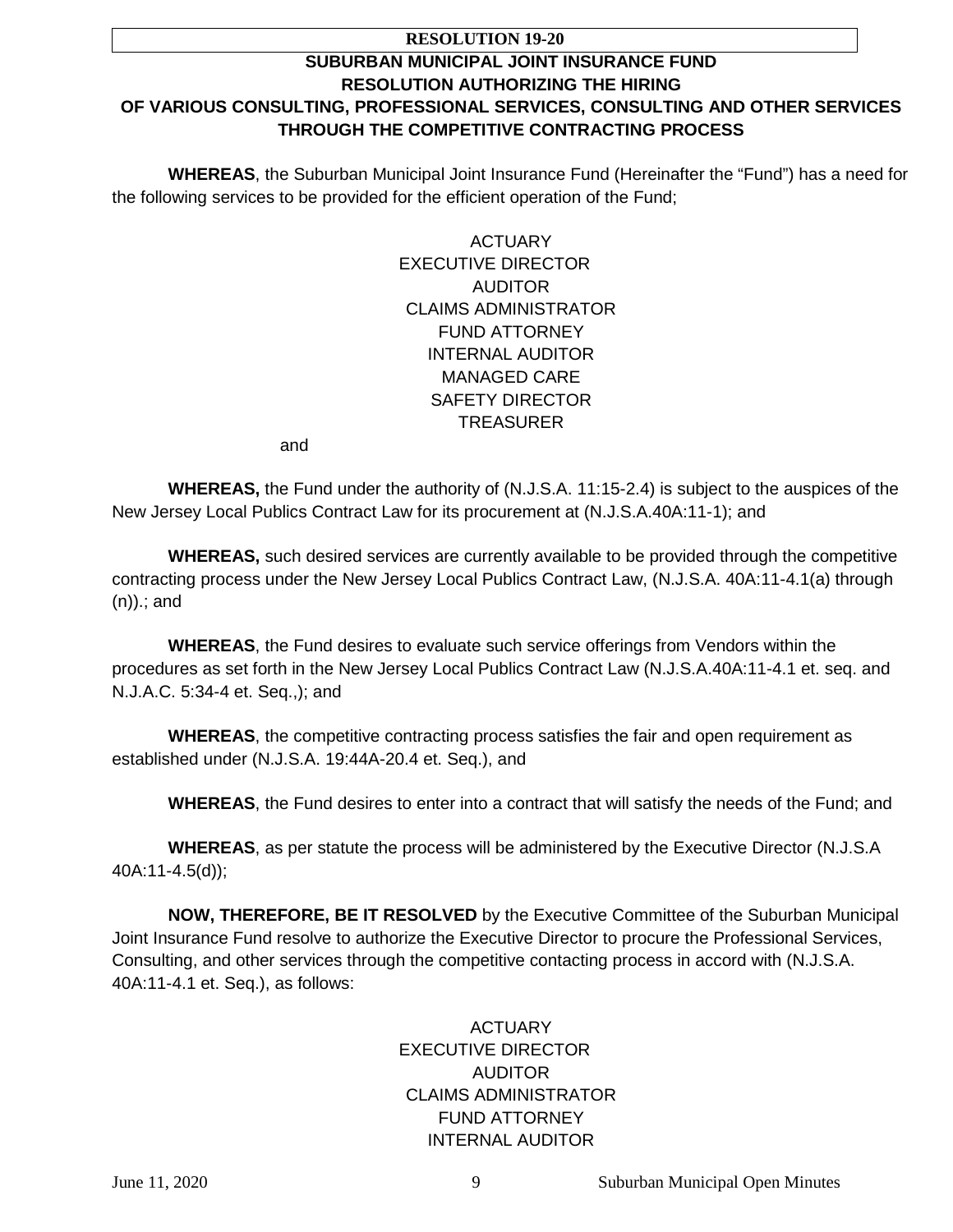## MANAGED CARE SAFETY DIRECTOR TREASURER

## **SUBURBAN MUNICIPAL JOINT INSURANCE FUND Adopted this 11 day of June, 2020.**

**Acting Chairman Al Mirabella**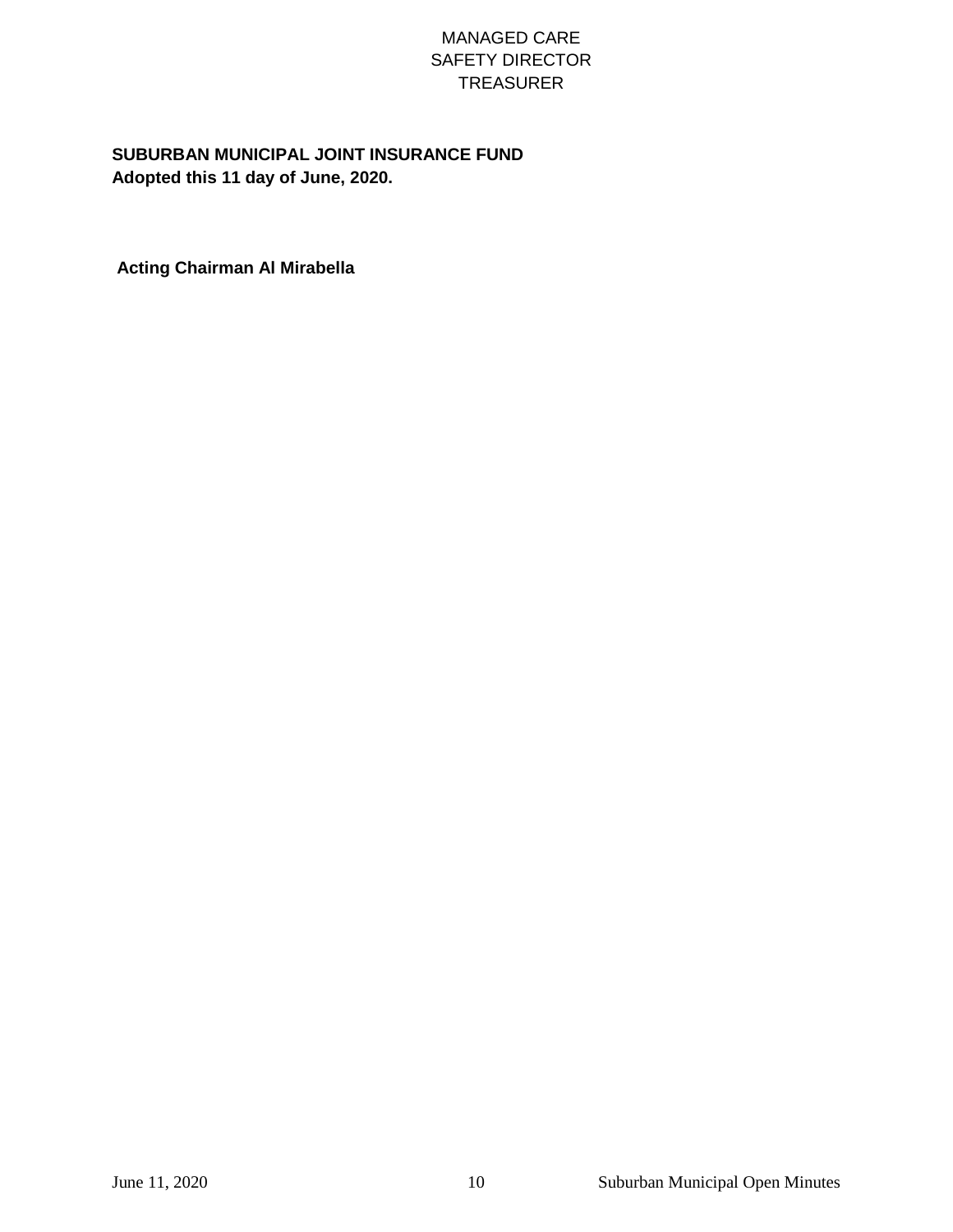#### SUBURBAN MUNICIPAL JOINT INSURANCE FUND **BILLS LIST**

#### **Resolution No. 20 - 20**

 $\frac{1}{2}$ 

**JUNE 2020** 

WHEREAS, the Treasurer has certified that funding is available to pay the following bills:

BE IT RESOLVED that the Suburban Municipal Joint Insurance Fund's Executive Board, hereby authorizes the Fund treasurer to issue warrants in payment of the following claims; and

FURTHER, that this authorization shall be made a permanent part of the records of the Fund.

| <b>FUND YEAR CLOSED</b><br><b>Check Number</b> | Vendor Name                         | Comment                            | <b>Invoice Amount</b>    |
|------------------------------------------------|-------------------------------------|------------------------------------|--------------------------|
| 001747                                         |                                     | <b>VOID</b>                        |                          |
| 001748                                         |                                     |                                    |                          |
| 001748                                         | MUNICIPAL EXCESS LIABILITY RCF      | 2019 ASSESSMENT - CLOSURE OF FY'15 | 189,396.35<br>189,396.35 |
| 001749                                         | MUNICIPAL EXCESS LIABILITY RCF      | SURPLUS TRIGGER ASSESS 12.31.19    |                          |
| 001749                                         |                                     |                                    | 41,726.00<br>41,726.00   |
|                                                |                                     | <b>Total Payments FY CLOSED</b>    | 231,122.35               |
| <b>FUND YEAR 2020</b>                          |                                     |                                    |                          |
| <b>Check Number</b>                            | Vendor Name                         | Comment                            | <b>Invoice Amount</b>    |
| 001750                                         |                                     |                                    |                          |
| 001750                                         | FIRST MANAGED CARE OPTION           | <b>MANAGED CARE SERVICES 6/20</b>  | 6,856.84<br>6,856.84     |
| 001751                                         |                                     |                                    |                          |
| 001751                                         | QUAL-LYNX                           | PERFORMANCE BOND #106451927        | 120.00                   |
| 001751                                         | <b>QUAL-LYNX</b>                    | CLAIM ADJ 6/20                     | 17,724.83<br>17,844.83   |
| 001752                                         |                                     |                                    |                          |
| 001752                                         | <b>J.A. MONTGOMERY RISK CONTROL</b> | <b>SAFETY DIRECTOR 6/20</b>        | 5,531.80                 |
| 001753                                         |                                     |                                    | 5,531.80                 |
| 001753                                         | PERMA RISK MANAGEMENT SERVICES      | POSTAGE 2/20                       | 15.35                    |
| 001753                                         | PERMA RISK MANAGEMENT SERVICES      | <b>EXEC DIRECTOR 6/20</b>          | 15,315.15                |
| 001753                                         | PERMA RISK MANAGEMENT SERVICES      | <b>EXEC DIRECTOR 3/20</b>          | 15,315.15                |
| 001753                                         | PERMA RISK MANAGEMENT SERVICES      | <b>EXEC DIRECTOR 4/20</b>          | 15,315.15                |
|                                                |                                     |                                    | 45,960.80                |